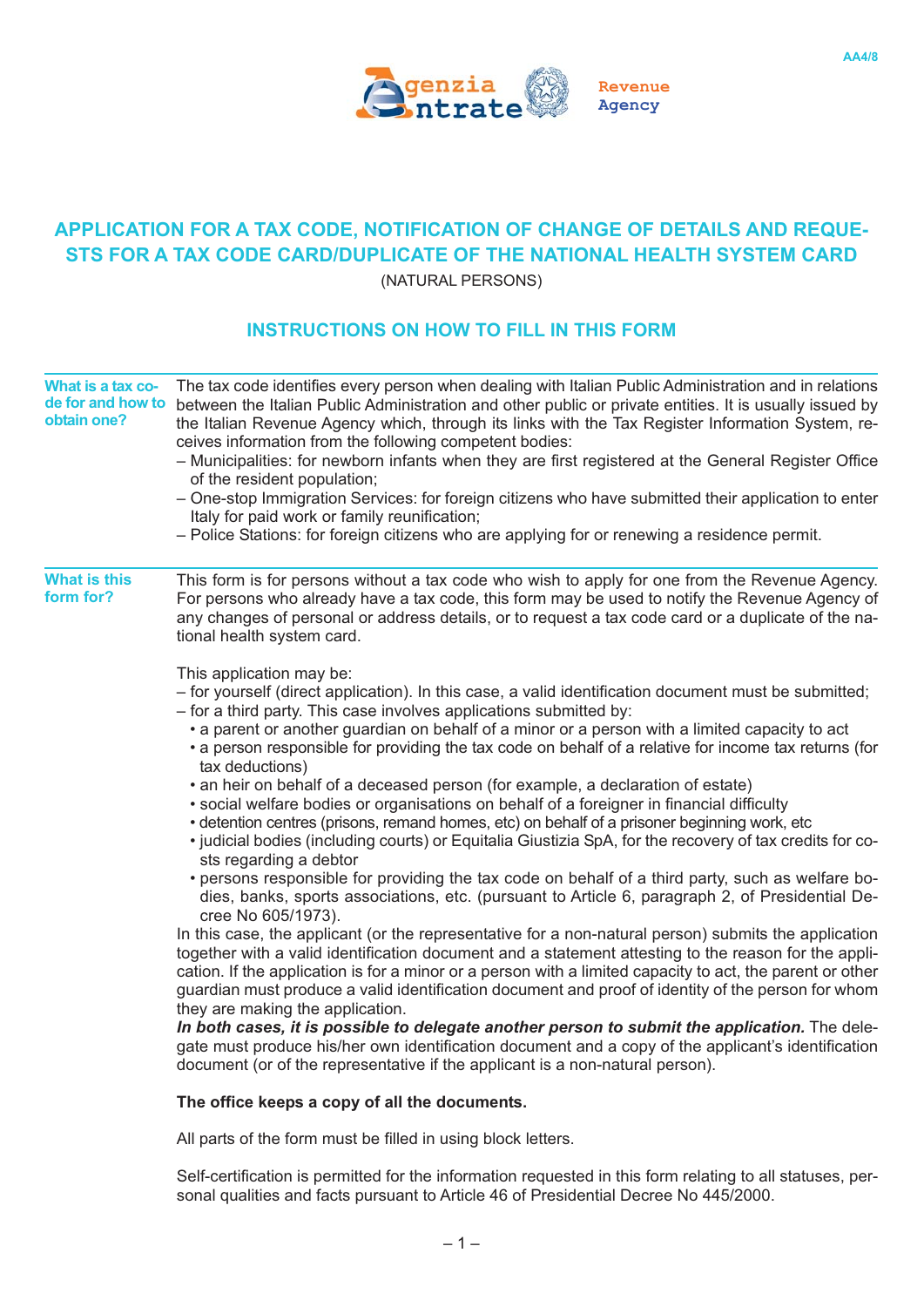| <b>Where to find</b><br>the form?         | This form and the accompanying instructions are available to download and print free of charge (al-<br>so in black and white) from the websites of the Revenue Agency www.agenziaentrate.it and of the<br>Ministry of the Economy and Finance www.finanze.gov.it.                                                                                                                                                                                                                                                                                                                                                                                                                                                                                                                                                                                                                    |
|-------------------------------------------|--------------------------------------------------------------------------------------------------------------------------------------------------------------------------------------------------------------------------------------------------------------------------------------------------------------------------------------------------------------------------------------------------------------------------------------------------------------------------------------------------------------------------------------------------------------------------------------------------------------------------------------------------------------------------------------------------------------------------------------------------------------------------------------------------------------------------------------------------------------------------------------|
| <b>How to submit</b><br>the form?         | The form may be submitted to any Revenue Agency office, in person or through a delegate. The<br>addresses of the Revenue Agency offices are available on the website www.agenziaentrate.it.<br>Residents overseas may submit the form to the Italian diplomatic or consular representation in their<br>country of residence or to any Revenue Agency office.                                                                                                                                                                                                                                                                                                                                                                                                                                                                                                                         |
| <b>PART A</b>                             | Cross one of the following boxes:                                                                                                                                                                                                                                                                                                                                                                                                                                                                                                                                                                                                                                                                                                                                                                                                                                                    |
| <b>SECTION I</b><br><b>Applicant type</b> | D if the applicant is directly submitting the application for himself/herself, in person or through a<br>delegate.                                                                                                                                                                                                                                                                                                                                                                                                                                                                                                                                                                                                                                                                                                                                                                   |
|                                           | $\mathsf{T}$ if the applicant is submitting the request for a third party, also possible through a delegate (please<br>see the list of cases under the paragraph What is this form for?)                                                                                                                                                                                                                                                                                                                                                                                                                                                                                                                                                                                                                                                                                             |
|                                           | If the application is for a tax code (PART A, SECTION II, application type "1"), the <i>applicant type</i><br>code should also be indicated in the appropriate space, choosing the most appropriate description<br>from the list in the following table:                                                                                                                                                                                                                                                                                                                                                                                                                                                                                                                                                                                                                             |
|                                           | <b>CLASSIFICATION TABLE FOR TYPES OF APPLICANTS</b><br>(only for the ALLOCATION OF TAX CODE)                                                                                                                                                                                                                                                                                                                                                                                                                                                                                                                                                                                                                                                                                                                                                                                         |
|                                           | <b>Direct applications (type "D")</b><br>01. Non-resident student enrolling at school/university<br>02. Non-resident worker<br>03. Person temporarily living in Italy<br>04. Other types of direct applications<br>Third party applications (type "T")<br>10. Parent (or guardian) on behalf of a minor                                                                                                                                                                                                                                                                                                                                                                                                                                                                                                                                                                              |
|                                           | 11. Guardian of a person with a limited capacity to act<br>12. Person responsible for providing the tax code on behalf of a relative for income tax returns (for tax deduc-<br>tions)<br>13. Heir on behalf of a deceased person (for a declaration of estate, etc)<br>14. Social welfare bodies or organisations on behalf of a foreigner in financial difficulty<br>15. Detention centres (prisons, remand homes, etc) on behalf of a prisoner beginning work, etc<br>16. Judicial bodies (including courts) or Equitalia Giustizia SpA, for the recovery of tax credits for costs regar-<br>ding a debtor<br>17. Persons responsible for providing the tax code on behalf of a third party, such as welfare bodies, banks,<br>sports associations, etc (Article 6, paragraph 2, of Presidential Decree No 605/1973)<br>18. Other types of applications on behalf of a third party |

**SECTION II Application type**

Cross one of the following boxes:

ALLOCATION OF TAX CODE. To apply for a tax code. **1**

Persons who do not have the right to assistance from the Italian National Health Service (SSN) may apply for the tax code card at the same time by crossing the appropriate box. *Please note: persons who have the right to the SSN and are applying for a tax code must not cross this box to apply for the national health system card. Their card will be issued automatically, as soon as the competent local health service sends their details to the Revenue Agency.*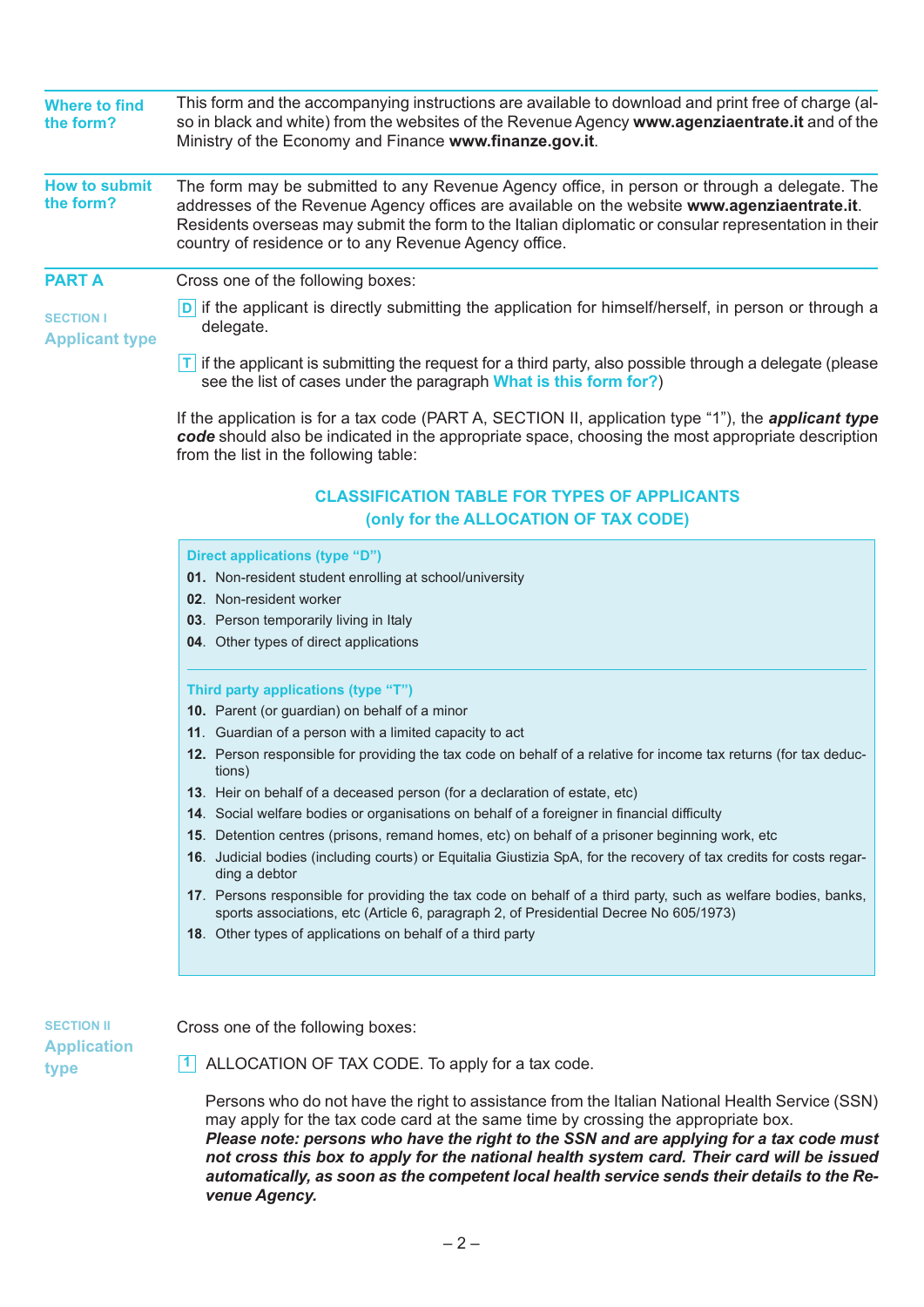*This box should also not be crossed for newborn infants (up to one year old) who have been allocated a tax code. They will automatically receive a national health system card valid for one year; within this time, they will receive a national health system card valid for the standard period, if the competent local health service has sent their details to the Revenue Agency.*

- CHANGE OF DETAILS. To notify the Revenue Agency of any changes of details (personal, tax **2** domicile, residence overseas) for person(s) who already have a tax code, then please indicate this tax code.
- NOTIFICATION OF A DEATH. To notify the Revenue Agency of a death, please indicate the tax **3** code and date of death of the deceased person.
- 4 APPLICATION FOR A TAX CODE CERTIFICATE. To apply for a tax code certificate, please indicate the tax code.
- 5 REQUEST FOR A DUPLICATE OF THE TAX CODE CARD/NATIONAL HEALTH SYSTEM CARD. To request a duplicate of the tax code card or national health system card, please indicate the tax code; for a duplicate of the national health system card, please also indicate the code of the reason for the request: *1* for *lost or stolen cards*; *2* for *undelivered cards*; *3* for *replacements* of damaged cards.

## *Please note: if the national health system card is about to expire, please do not request a duplicate. As soon as the new card has been issued automatically, it will be sent to the citizen's address so he/she does not lose the right to assistance.*

## **Specific cases**:

- 1. in the event of an application for a tax code (box 1) or change of details (box 2), you may apply for the certificate at the same time by crossing box 4
- 2. in the event of an application for a tax code by an heir on behalf of a deceased person (box 1, applicant type 13), you must also cross box 3, indicating the date of death

| <b>PART B</b>                                                 | Please note: the details in this part must be filled in for all applicationsa.                                                                                                                                                                                                                                                                                                                                                                                                                                                            |
|---------------------------------------------------------------|-------------------------------------------------------------------------------------------------------------------------------------------------------------------------------------------------------------------------------------------------------------------------------------------------------------------------------------------------------------------------------------------------------------------------------------------------------------------------------------------------------------------------------------------|
| <b>PERSONAL</b><br><b>DETAILS</b>                             | SURNAME - NAME: these must be written without abbreviations as shown in the identification do-<br>cument, written in block letters, without honorific or any other titles, indicating at least one character<br>for each space. When filling in the form, do not include any special characters (for example, the sur-<br>name Müller should be written Mueller). To transliterate special characters into the Latin alphabet,<br>please refer to the Decree of the Ministry for Public Administration and Innovation of 2 February 2009. |
|                                                               | SEX: write "F" (female) or "M" (male).                                                                                                                                                                                                                                                                                                                                                                                                                                                                                                    |
|                                                               | MUNICIPALITY OF BIRTH (or foreign state): write the full name of the municipality of birth; if the pla-<br>ce of birth is in a foreign state, please indicate which state.                                                                                                                                                                                                                                                                                                                                                                |
|                                                               | PROVINCE: write the same initials as for vehicle registrations (for Rome = RM); if the place of birth<br>is in a foreign state, please write EE.                                                                                                                                                                                                                                                                                                                                                                                          |
|                                                               | DATE OF BIRTH: this should be written in numerical format in the following order: day, month and<br>year (for example, 7 March 2010 = 07 03 2010).                                                                                                                                                                                                                                                                                                                                                                                        |
| <b>PART C</b>                                                 | Residents in Italy must indicate their registered residence.                                                                                                                                                                                                                                                                                                                                                                                                                                                                              |
| <b>REGISTERED</b><br><b>RESIDENCE/</b><br><b>TAX DOMICILE</b> | Residents overseas must indicate their tax domicile, which is where the applicant earns his/her in-<br>come or, if this occurs in several Municipalities, where the most income is earned (Article 58 of Pre-<br>sidential Decree No 600/1973). Residents overseas without a tax domicile should indicate any pos-<br>sible place of stay or, if this is not possible, leave this part blank. In all cases, all sections of PART<br>D - RESIDENCE OVERSEAS must be filled in.                                                             |

In the specific case of a tax domicile being established with the Tax Authorities (Article 59 of Presidential Decree No 600/1973) this part should not be filled in.